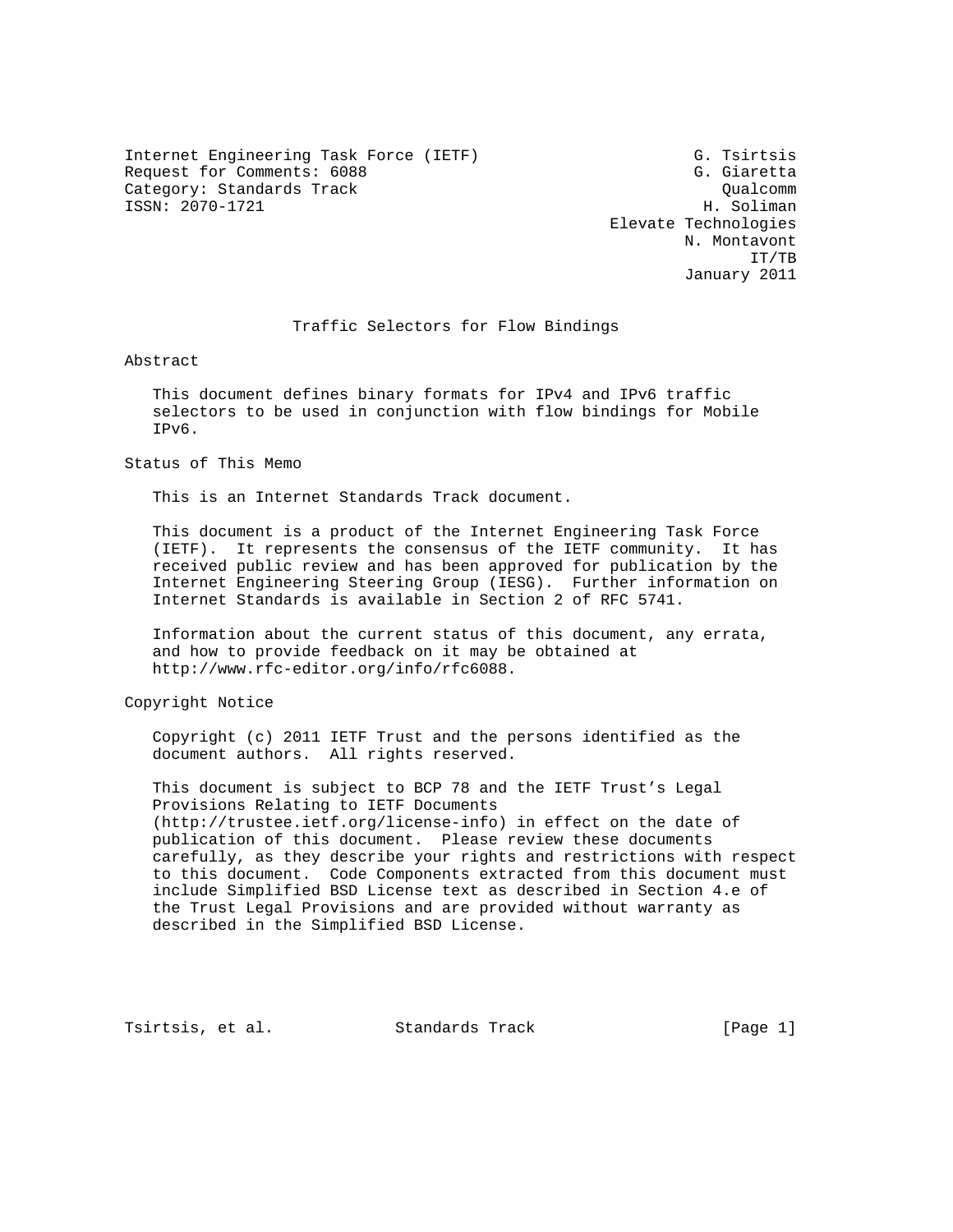Table of Contents

|  | 3. Traffic Selector Sub-Options 2   |  |  |  |  |  |  |  |
|--|-------------------------------------|--|--|--|--|--|--|--|
|  | 3.1. IPv4 Binary Traffic Selector 2 |  |  |  |  |  |  |  |
|  | 3.2. IPv6 Binary Traffic Selector 6 |  |  |  |  |  |  |  |
|  | 4. Security Considerations 11       |  |  |  |  |  |  |  |
|  |                                     |  |  |  |  |  |  |  |
|  |                                     |  |  |  |  |  |  |  |
|  |                                     |  |  |  |  |  |  |  |
|  | 7.1. Normative References 12        |  |  |  |  |  |  |  |
|  | 7.2. Informative References 12      |  |  |  |  |  |  |  |
|  |                                     |  |  |  |  |  |  |  |

## 1. Introduction

 This document defines binary formats for IPv4 and IPv6 traffic selector sub-options, as defined in [RFC6089].

 The binary traffic selector format defined here, allows for efficient identification of flow(s) based on well-known fields in IPv4 [RFC0791], IPv6 [RFC2460], and transport layer headers like TCP [RFC0793] and UDP [RFC0768].

2. Requirements Notation

 The key words "MUST", "MUST NOT", "REQUIRED", "SHALL", "SHALL NOT", "SHOULD", "SHOULD NOT", "RECOMMENDED", "MAY", and "OPTIONAL" in this document are to be interpreted as described in [RFC2119].

3. Traffic Selector Sub-Options

[RFC6089] defines the format for the traffic selector sub-option.

 The following values of the TS Format field are defined in this specification for binary traffic selectors.

TS Format:

1 IPv4 binary traffic selector

- 2 IPv6 binary traffic selector
- 3.1. IPv4 Binary Traffic Selector

 If the TS Format field of the traffic selector sub-option indicates "IPv4 binary traffic selector", then the traffic selector is formatted as shown below.

Tsirtsis, et al. Standards Track [Page 2]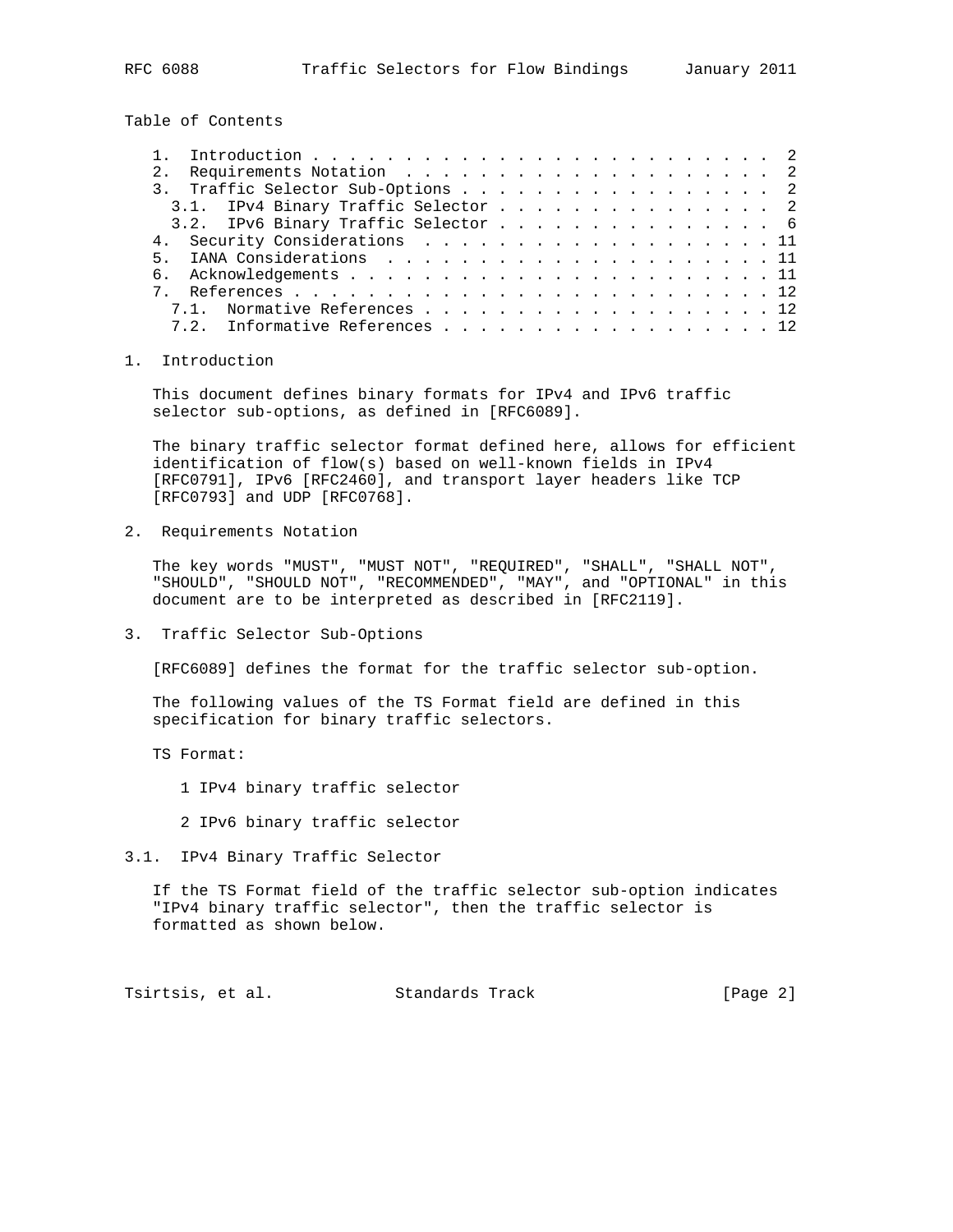The alignment requirement for this sub-option is: 4n if A, B, C, D, E, or F is set 2n if G, H, I, or J is set n if K, L, M, or N is set 0  $1$  2 3 0 1 2 3 4 5 6 7 8 9 0 1 2 3 4 5 6 7 8 9 0 1 2 3 4 5 6 7 8 9 0 1 +-+-+-+-+-+-+-+-+-+-+-+-+-+-+-+-+-+-+-+-+-+-+-+-+-+-+-+-+-+-+-+-+ |Sub-opt Type | Sub-Opt Len | TS Format | Reserved | +-+-+-+-+-+-+-+-+-+-+-+-+-+-+-+-+-+-+-+-+-+-+-+-+-+-+-+-+-+-+-+-+  $|A|B|C|D|E|F|G|H|I|J|K|L|M|N|$  Reserved +-+-+-+-+-+-+-+-+-+-+-+-+-+-+-+-+-+-+-+-+-+-+-+-+-+-+-+-+-+-+-+-+ (A)Start Source Address +-+-+-+-+-+-+-+-+-+-+-+-+-+-+-+-+-+-+-+-+-+-+-+-+-+-+-+-+-+-+-+-+ | (B)End Source Address | +-+-+-+-+-+-+-+-+-+-+-+-+-+-+-+-+-+-+-+-+-+-+-+-+-+-+-+-+-+-+-+-+ (C)Start Destination Address +-+-+-+-+-+-+-+-+-+-+-+-+-+-+-+-+-+-+-+-+-+-+-+-+-+-+-+-+-+-+-+-+ | (D)End Destination Address | +-+-+-+-+-+-+-+-+-+-+-+-+-+-+-+-+-+-+-+-+-+-+-+-+-+-+-+-+-+-+-+-+ | (E)Start IPsec SPI | +-+-+-+-+-+-+-+-+-+-+-+-+-+-+-+-+-+-+-+-+-+-+-+-+-+-+-+-+-+-+-+-+ | (F)End IPsec SPI | +-+-+-+-+-+-+-+-+-+-+-+-+-+-+-+-+-+-+-+-+-+-+-+-+-+-+-+-+-+-+-+-+ | (G)Start Source port | (H)End Source port | +-+-+-+-+-+-+-+-+-+-+-+-+-+-+-+-+-+-+-+-+-+-+-+-+-+-+-+-+-+-+-+-+ | (I)Start Destination port | (J)End Destination port | +-+-+-+-+-+-+-+-+-+-+-+-+-+-+-+-+-+-+-+-+-+-+-+-+-+-+-+-+-+-+-+-+  $(K)$ Start DS | (L)End DS |(M)Start Prot. | (N) End Prot. | +-+-+-+-+-+-+-+-+-+-+-+-+-+-+-+-+-+-+-+-+-+-+-+-+-+-+-+-+-+-+-+-+

Figure 1: IPv4 binary traffic selector

Flags (A-N)

 Each flag indicates whether the corresponding field is present in the message.

(A)Start Source Address

 This field identifies the first source address, from the range of 32-bit IPv4 addresses to be matched, on data packets sent from a corresponding node to the mobile node as seen by the home agent. In other words, this is one of the addresses of the correspondent node.

Tsirtsis, et al. Standards Track [Page 3]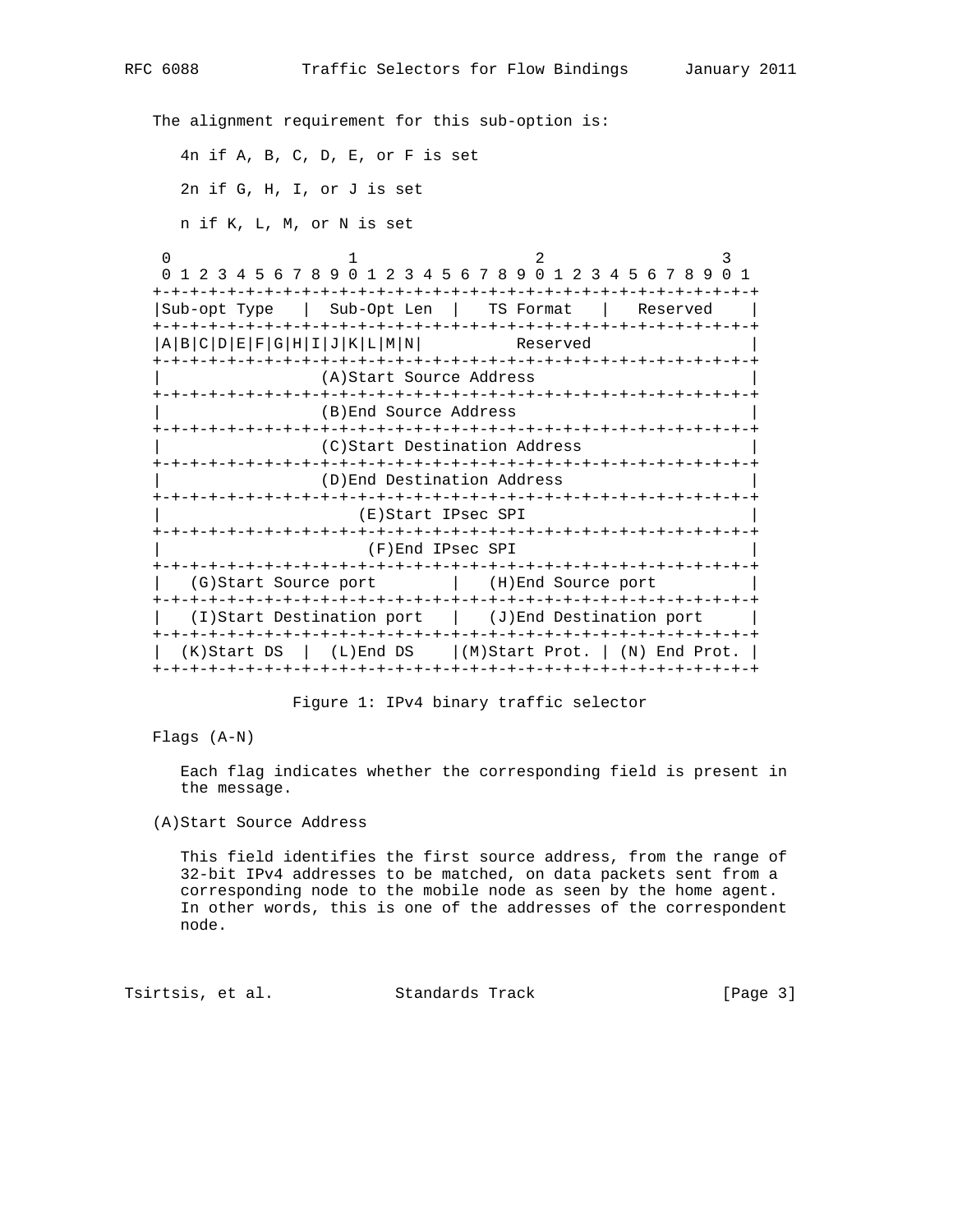#### (B)End Source Address

 If more than one contiguous source address needs to be matched, then this field can be used to indicate the end value of a range starting from the value of the Start Source Address field. This field MUST NOT be included unless the Start Source Address field is included. When this field is included, the receiver will match all of the addresses between fields (A) and (B), inclusive of (A) and  $(B)$ .

(C)Start Destination Address

 This field identifies the first destination address, from the range of 32-bit IPv4 addresses to be matched, on data packets sent from a corresponding node to the mobile node as seen by the home agent. In other words, this is one of the registered home addresses of the mobile node.

(D)End Destination Address

 If more than one contiguous destination address needs to be matched, then this field can be used to indicate the end value of a range starting from the value of the Start Destination Address field. This field MUST NOT be included unless the Start Destination Address field is included. When this field is included, the receiver will match all of the addresses between fields (C) and (D), inclusive of (C) and (D).

(E)Start IPsec SPI - Security Parameter Index

 This field identifies the first 32-bit IPsec SPI value, from the range of SPI values to be matched, on data packets sent from a corresponding node to the mobile node as seen by the home agent. This field is defined in [RFC4303].

(F)End IPsec SPI - Security Parameter Index

 If more than one contiguous SPI value needs to be matched, then this field can be used to indicate the end value of a range starting from the value of the Start IPsec SPI field. This field MUST NOT be included unless the Start IPsec SPI field is included. When this field is included, the receiver will match all of the SPI values between fields  $(E)$  and  $(F)$ , inclusive of  $(E)$  and  $(F)$ .

Tsirtsis, et al. Standards Track [Page 4]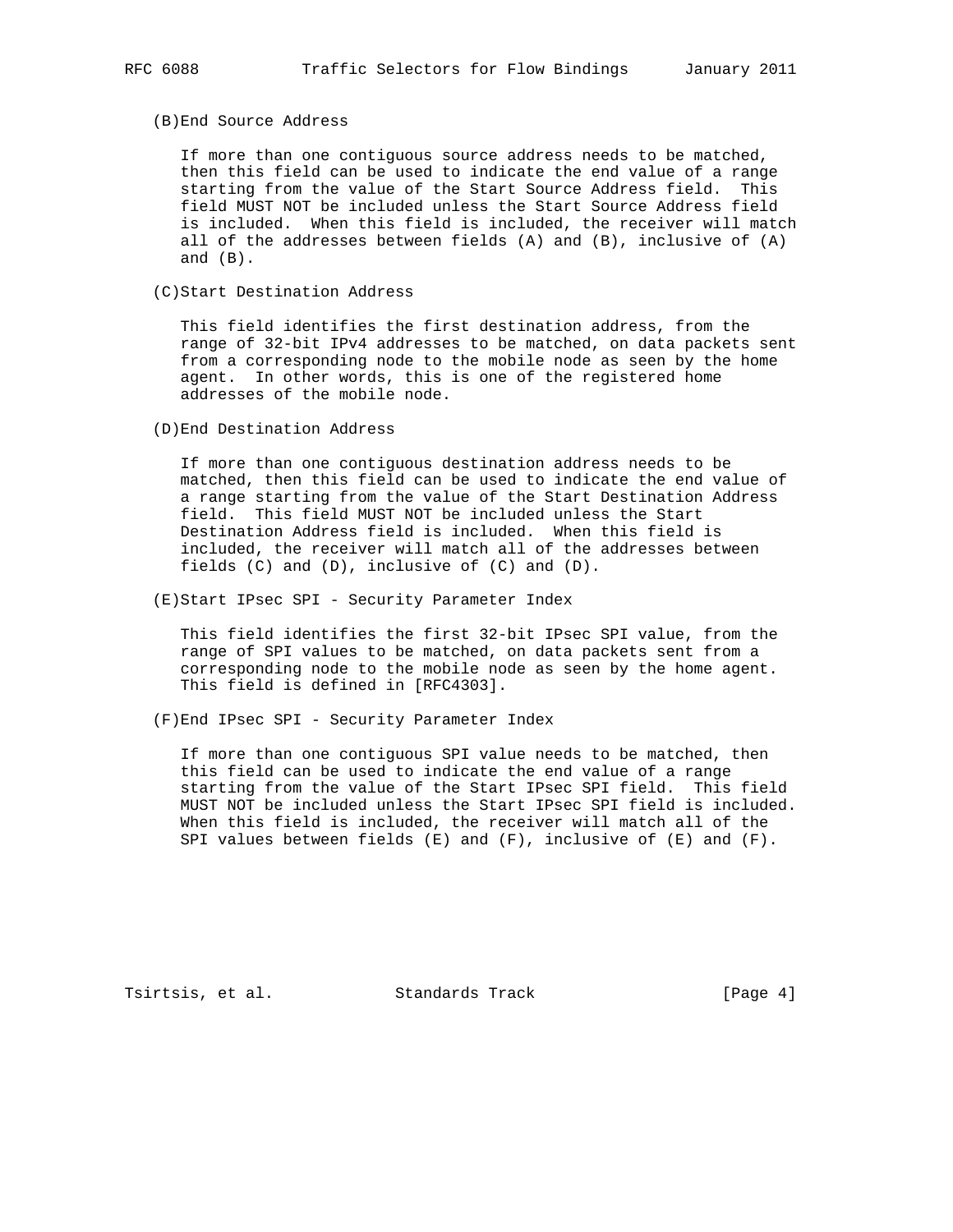### (G)Start Source Port

 This field identifies the first 16-bit source port number, from the range of port numbers to be matched, on data packets sent from a corresponding node to the mobile node as seen by the home agent. This is from the range of port numbers defined by IANA (http://www.iana.org).

(H)End Source Port

 If more than one contiguous source port number needs to be matched, then this field can be used to indicate the end value of a range starting from the value of the Start Source Port field. This field MUST NOT be included unless the Start Source Port field is included. When this field is included, the receiver will match all of the port numbers between fields (G) and (H), inclusive of (G) and (H).

(I)Start Destination Port

 This field identifies the first 16-bit destination port number, from the range of port numbers to be matched, on data packets sent from a corresponding node to the mobile node as seen by the home agent.

(J)End Destination Port

 If more than one contiguous destination port number needs to be matched, then this field can be used to indicate the end value of a range starting from the value of the Start Destination Port field. This field MUST NOT be included unless the Start Destination Port field is included. When this field is included, the receiver will match all of the port numbers between fields (I) and  $(J)$ , inclusive of  $(I)$  and  $(J)$ .

(K)Start DS - Differential Services

 This field identifies the first differential services value, from the range of differential services values to be matched, on data packets sent from a corresponding node to the mobile node as seen by the home agent. Note that this field is called a "Type of Service field" in [RFC0791]. [RFC3260] then clarified that the field has been redefined as a 6-bit DS field with 2 bits reserved, later claimed by Explicit Congestion Notification (ECN) [RFC3168]. For the purpose of this specification, the (K)Start DS field is 8 bits long, where the 6 most significant bits indicate the DS field to be matched and the 2 least significant bits' values MUST be ignored in any comparison.

Tsirtsis, et al. Standards Track [Page 5]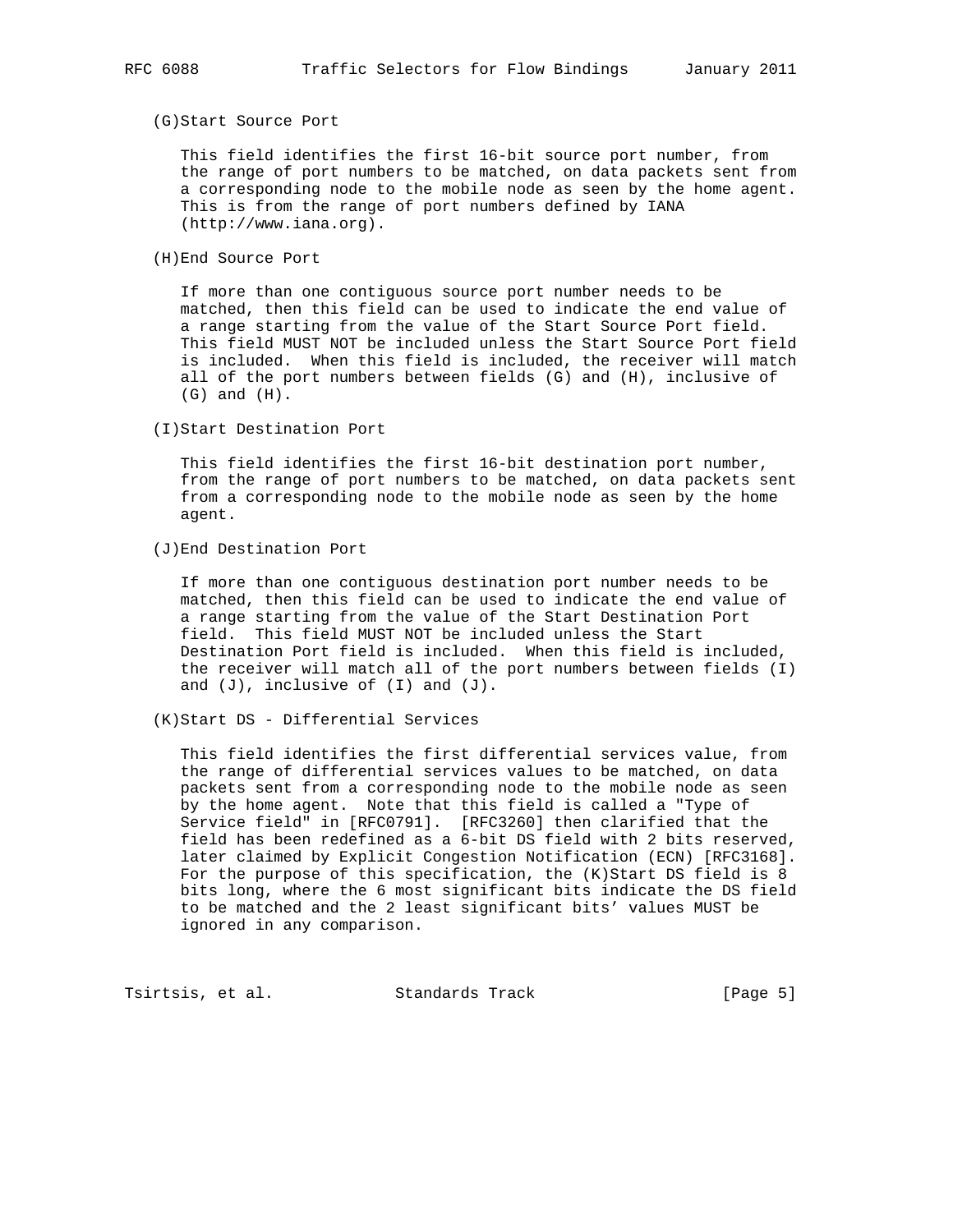(L)End DS - Differential Services

 If more than one contiguous DS value needs to be matched, then this field can be used to indicate the end value of a range starting from the value of the Start DS field. This field MUST NOT be included unless the Start DS field is included. When this field is included, it MUST be coded the same way as defined for (K). When this field is included, the receiver will match all of the values between fields  $(K)$  and  $(L)$ , inclusive of  $(K)$  and  $(L)$ .

(M)Start Protocol

 This field identifies the first 8-bit protocol value, from the range of protocol values to be matched, on data packets sent from a corresponding node to the mobile node as seen by the home agent.

(N)End Protocol

 If more than one contiguous protocol value needs to be matched, then this field can be used to indicate the end value of a range starting from the value of the Start Protocol field. This field MUST NOT be included unless the Start Protocol field is included. When this field is included, the receiver will match all of the values between fields (M) and (N), inclusive of (M) and (N).

Reserved

 Reserved for future use. These bits MUST be set to zero by the sender and ignored by the receiver.

3.2. IPv6 Binary Traffic Selector

 If the TS Format field of the traffic selector sub-option indicates "IPv6 binary traffic selector", then the traffic selector is formatted as follows:

The alignment requirement for this sub-option is:

 8n if A, B, C, or D is set 4n if E, F, G, or H is set 2n if I, J, K, or L is set n if M, N, O, or P is set

Tsirtsis, et al. Standards Track [Page 6]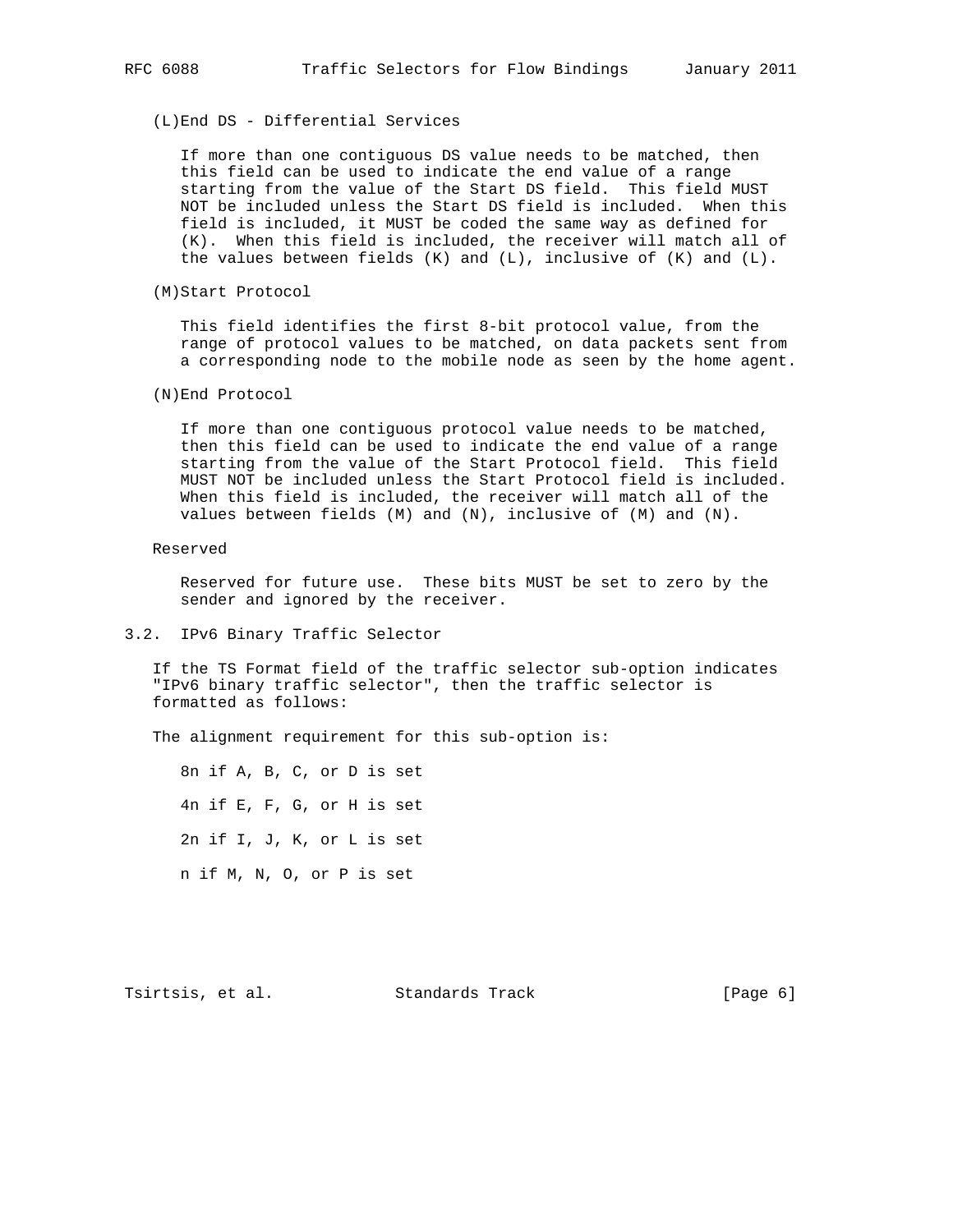$\Omega$  $\mathbf{1}$  $\mathfrak{D}$  $\mathcal{E}$ 0 1 2 3 4 5 6 7 8 9 0 1 2 3 4 5 6 7 8 9 0 1 2 3 4 5 6 7 8 9 0 1 |Sub-opt Type | Sub-Opt Len | TS Format | Reserved  $\blacksquare$  $|A|B|C|D|E|F|G|H|I|J|K|L|M|N|O|P|$ Reserved (A) Start Source Address  $^{+}$ (B) End Source Address  $^{+}$ (C)Start Destination Address  $+$ (D) End Destination Address (E)Start IPsec SPI (F)End IPsec SPI (G)Start Flow Label (H)End Flow Label (I)Start Source port (J)End Source port

Tsirtsis, et al. Standards Track [Page 7]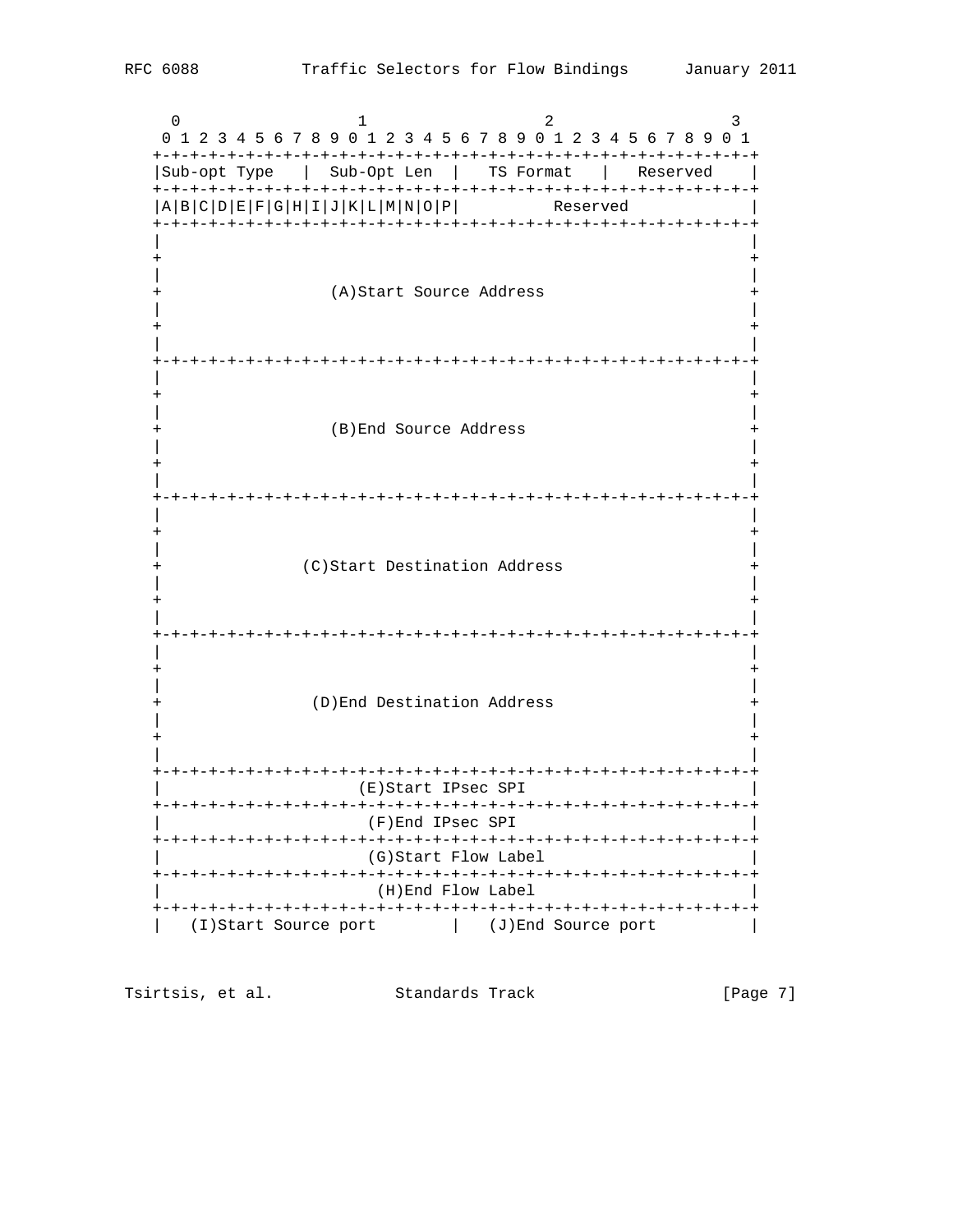+-+-+-+-+-+-+-+-+-+-+-+-+-+-+-+-+-+-+-+-+-+-+-+-+-+-+-+-+-+-+-+-+ | (K)Start Destination port | (L)End Destination port | +-+-+-+-+-+-+-+-+-+-+-+-+-+-+-+-+-+-+-+-+-+-+-+-+-+-+-+-+-+-+-+-+ | (M)Start TC | (N)End TC | (O)Start NH | (P) End NH | +-+-+-+-+-+-+-+-+-+-+-+-+-+-+-+-+-+-+-+-+-+-+-+-+-+-+-+-+-+-+-+-+

Figure 2: IPv6 binary traffic selector

Flags (A-P)

 Each flag indicates whether the corresponding field is present in the message

(A)Start Source Address

 This field identifies the first source address, from the range of 128-bit IPv6 addresses to be matched, on data packets sent from a corresponding node to the mobile node as seen by the home agent. In other words, this is one of the addresses of the correspondent node.

(B)End Source Address

 If more than one contiguous source address needs to be matched, then this field can be used to indicate the end value of a range starting from the value of the Start Source Address field. This field MUST NOT be included unless the Start Source Address field is included. When this field is included, the receiver will match all of the addresses between fields (A) and (B), inclusive of (A) and (B).

(C)Start Destination Address

 This field identifies the first destination address, from the range of 128-bit IPv6 addresses to be matched, on data packets sent from a corresponding node to the mobile node as seen by the home agent. In other words, this is one of the registered home addresses of the mobile node.

(D)End Destination Address

 If more than one contiguous destination address needs to be matched, then this field can be used to indicate the end value of a range starting from the value of the Start Destination Address field. This field MUST NOT be included unless the Start Destination Address field is included. When this field is included, the receiver will match all of the addresses between fields (C) and (D), inclusive of (C) and (D).

Tsirtsis, et al. Standards Track [Page 8]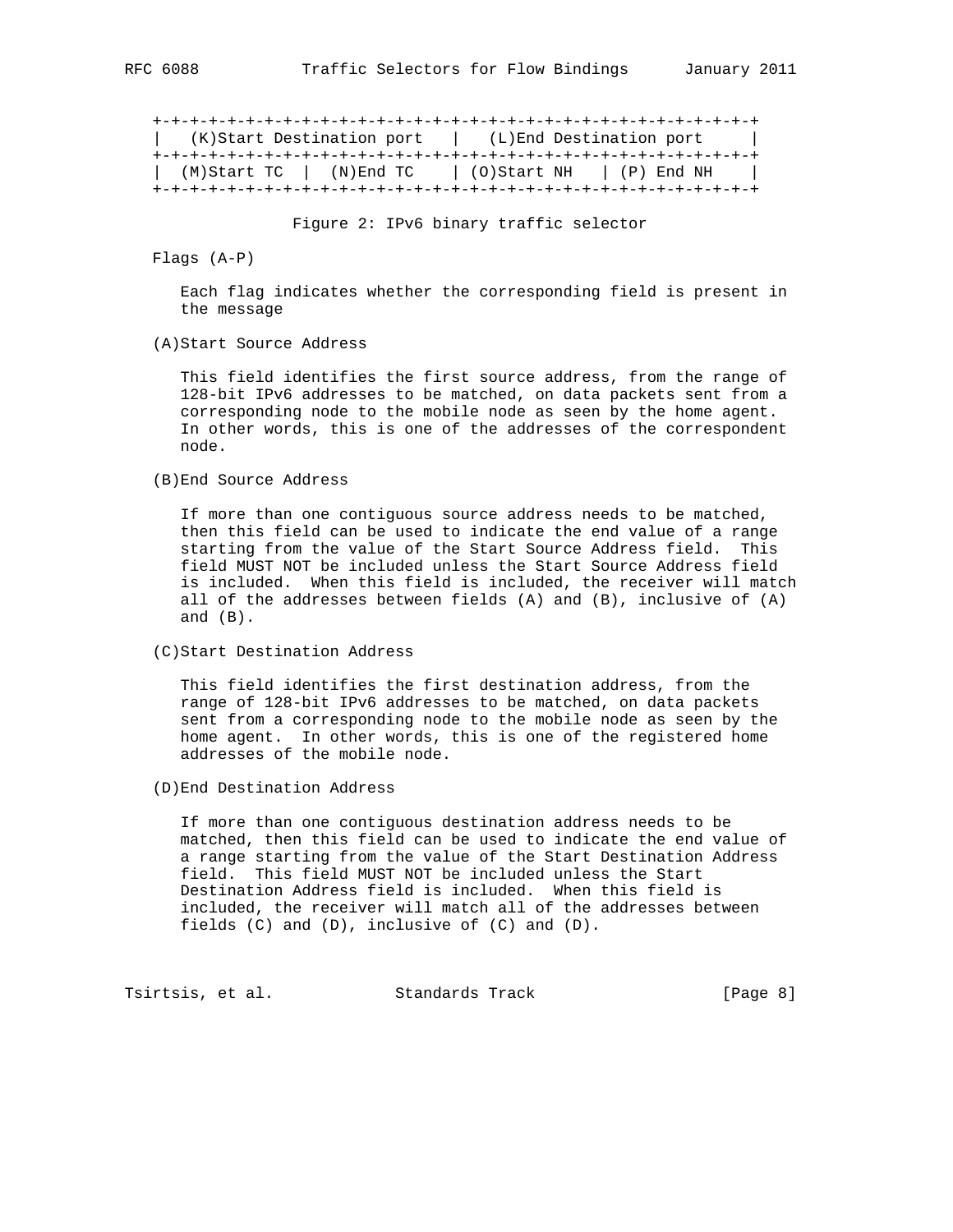(E)Start IPsec SPI - Security Parameter Index

 This field identifies the first 32-bit IPsec SPI value, from the range of SPI values to be matched, on data packets sent from a corresponding node to the mobile node as seen by the home agent. This field is defined in [RFC4303].

(F)End IPsec SPI - Security Parameter Index

 If more than one contiguous SPI value needs to be matched, then this field can be used to indicate the end value of a range starting from the value of the Start IPsec SPI field. This field MUST NOT be included unless the Start IPsec SPI field is included. When this field is included, the receiver will match all of the SPI values between fields  $(E)$  and  $(F)$ , inclusive of  $(E)$  and  $(F)$ .

(G)Start Flow Label

 This field identifies the first flow label value, from the range of flow label values to be matched, on data packets sent from a corresponding node to the mobile node as seen by the home agent. According to [RFC2460], the flow label is 24 bits long. For the purpose of this specification, the sender of this option MUST prefix the flow label value with 8 bits of "0" before inserting it in the (G)Start Flow Label field. The receiver SHOULD ignore the first 8 bits of this field before using it in comparisons with flow labels in packets.

(H)End Flow Label

 If more than one contiguous flow label value needs to be matched, then this field can be used to indicate the end value of a range starting from the value of the Start Flow Label field. This field MUST NOT be included unless the Start Flow Label field is included. When this field is included, the receiver will match all of the flow label values between fields (G) and (H), inclusive of (G) and (H). When this field is included, it MUST be coded the same way as defined for (G).

(I)Start Source Port

 This field identifies the first 16-bit source port number, from the range of port numbers to be matched, on data packets sent from a corresponding node to the mobile node as seen by the home agent.

Tsirtsis, et al. Standards Track [Page 9]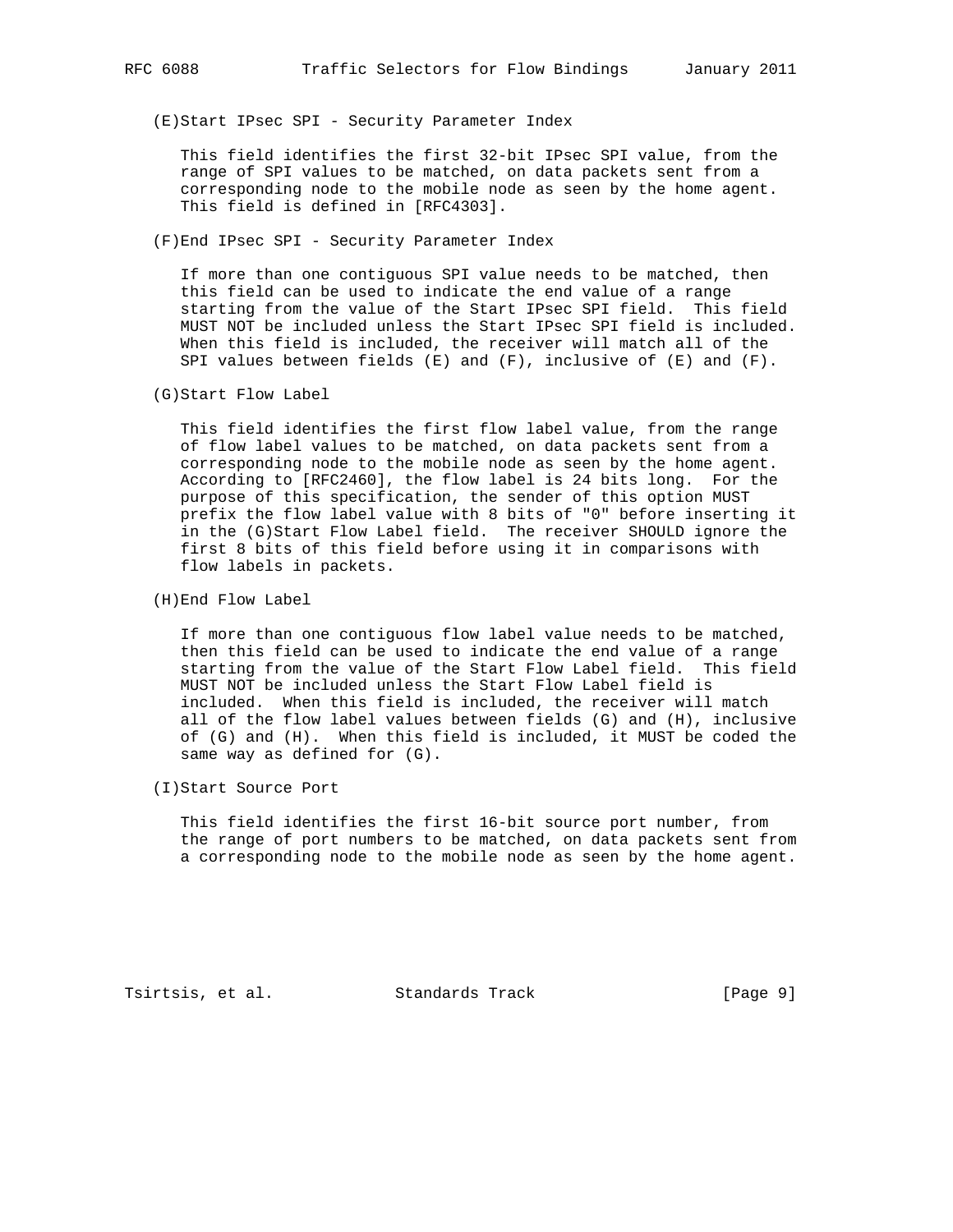(J)End Source Port

 If more than one contiguous source port number needs to be matched, then this field can be used to indicate the end value of a range starting from the value of the Start Source Port field. This field MUST NOT be included unless the Start Source Port field is included. When this field is included, the receiver will match all of the port numbers between fields  $(I)$  and  $(J)$ , inclusive of (I) and (J).

(K)Start Destination Port

 This field identifies the first 16-bit destination port number, from the range of port numbers to be matched, on data packets sent from a corresponding node to the mobile node as seen by the home agent.

(L)End Destination Port

 If more than one contiguous destination port number needs to be matched, then this field can be used to indicate the end value of a range starting from the value of the Start Destination Port field. This field MUST NOT be included unless the Start Destination Port field is included. When this field is included, the receiver will match all of the port numbers between fields (K) and  $(L)$ , inclusive of  $(K)$  and  $(L)$ .

(M)Start TC - Traffic Class

 This field identifies the first traffic class value, from the range of traffic class values to be matched, on data packets sent from a corresponding node to the mobile node as seen by the home agent. This field is equivalent to the Start DS field in the IPv4 traffic selector in Figure 1. As per [RFC3260], the field is defined as a 6-bit DS field with 2 bits reserved, later claimed by Explicit Congestion Notification (ECN) [RFC3168]. For the purpose of this specification, the (M)Start TC field is 8 bits long, where the 6 most significant bits indicate the DS field to be matched and the 2 least significant bits' values MUST be ignored in any comparison.

(N)End TC - Traffic Class

 If more than one contiguous TC value needs to be matched, then this field can be used to indicate the end value of a range starting from the value of the Start TC field. This field MUST NOT be included unless the Start TC field is included. When this

Tsirtsis, et al. Standards Track [Page 10]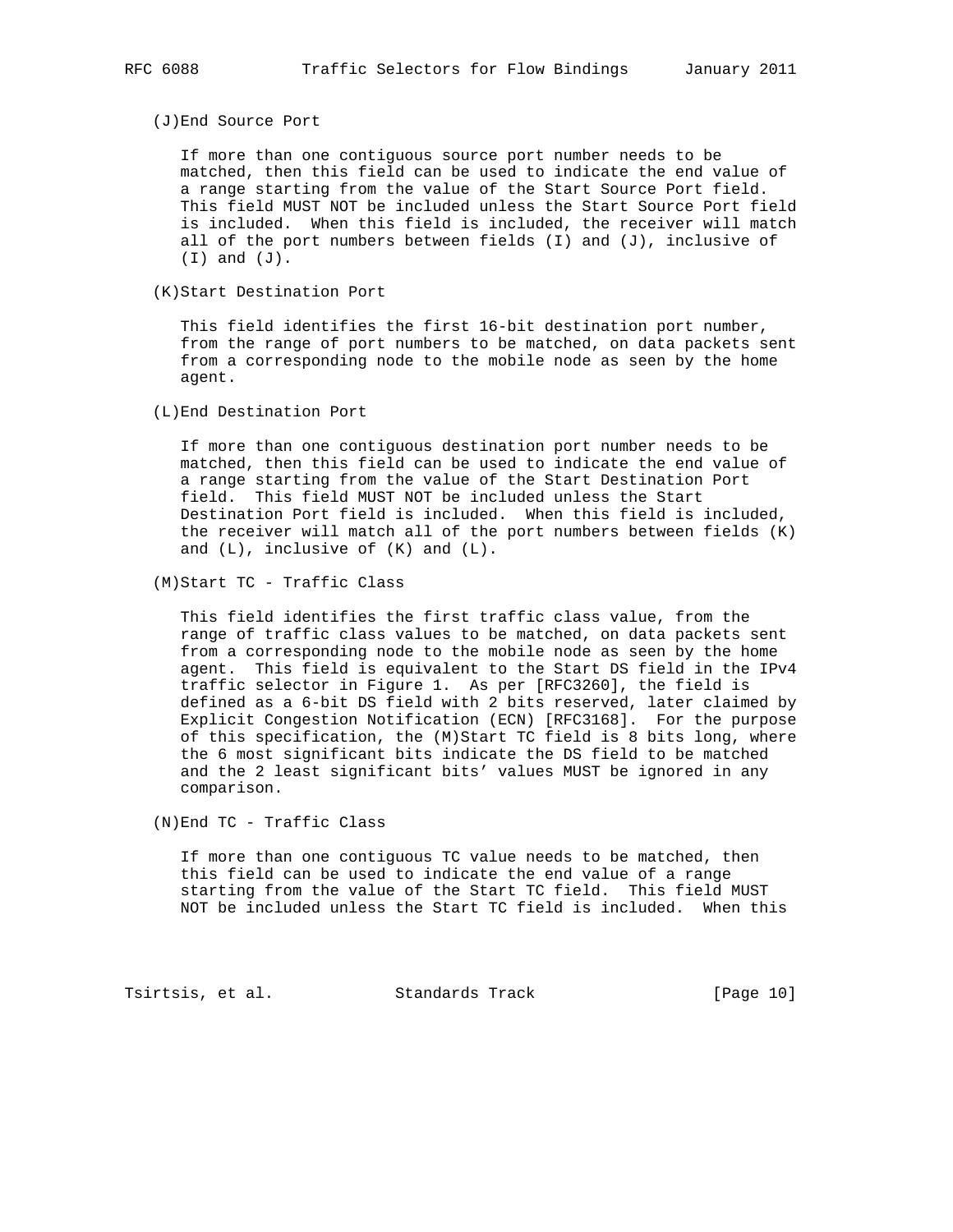field is included, it MUST be coded the same way as defined for (M). When this field is included, the receiver will match all of the values between fields (M) and (N), inclusive of (M) and (N).

(O)Start NH - Next Header

 This field identifies the first 8-bit next header value, from the range of next header values to be matched, on data packets sent from a corresponding node to the mobile node as seen by the home agent.

(P)End NH - Next Header

 If more than one contiguous next header value needs to be matched, then this field can be used to indicate the end value of a range starting from the value of the Start NH field. This field MUST NOT be included unless the Start next header field is included. When this field is included, the receiver will match all of the values between fields (O) and (P), inclusive of (O) and (P).

#### Reserved

 Reserved for future use. These bits MUST be set to zero by the sender and ignored by the receiver.

4. Security Considerations

 This document defines the format of the traffic selector field of a sub-option defined for flow bindings [RFC6089]. The authors have not identified any security concerns pertaining to this document beyond what is already identified in [RFC6089].

5. IANA Considerations

 The following new TS format values have been assigned from the "Traffic Selector Format" namespace for the traffic selector sub option defined in [RFC6089].

- 1 IPv4 Binary Traffic Selector
- 2 IPv6 Binary Traffic Selector
- 6. Acknowledgements

 The authors would like to thank Patrick Stupar and Julien Laganier for their contributions to this document. We would also like to thank Benjamin Lim, Dave Craig, Patrick Stupar, and Basavaraj Patil for their reviews and comments.

Tsirtsis, et al. Standards Track [Page 11]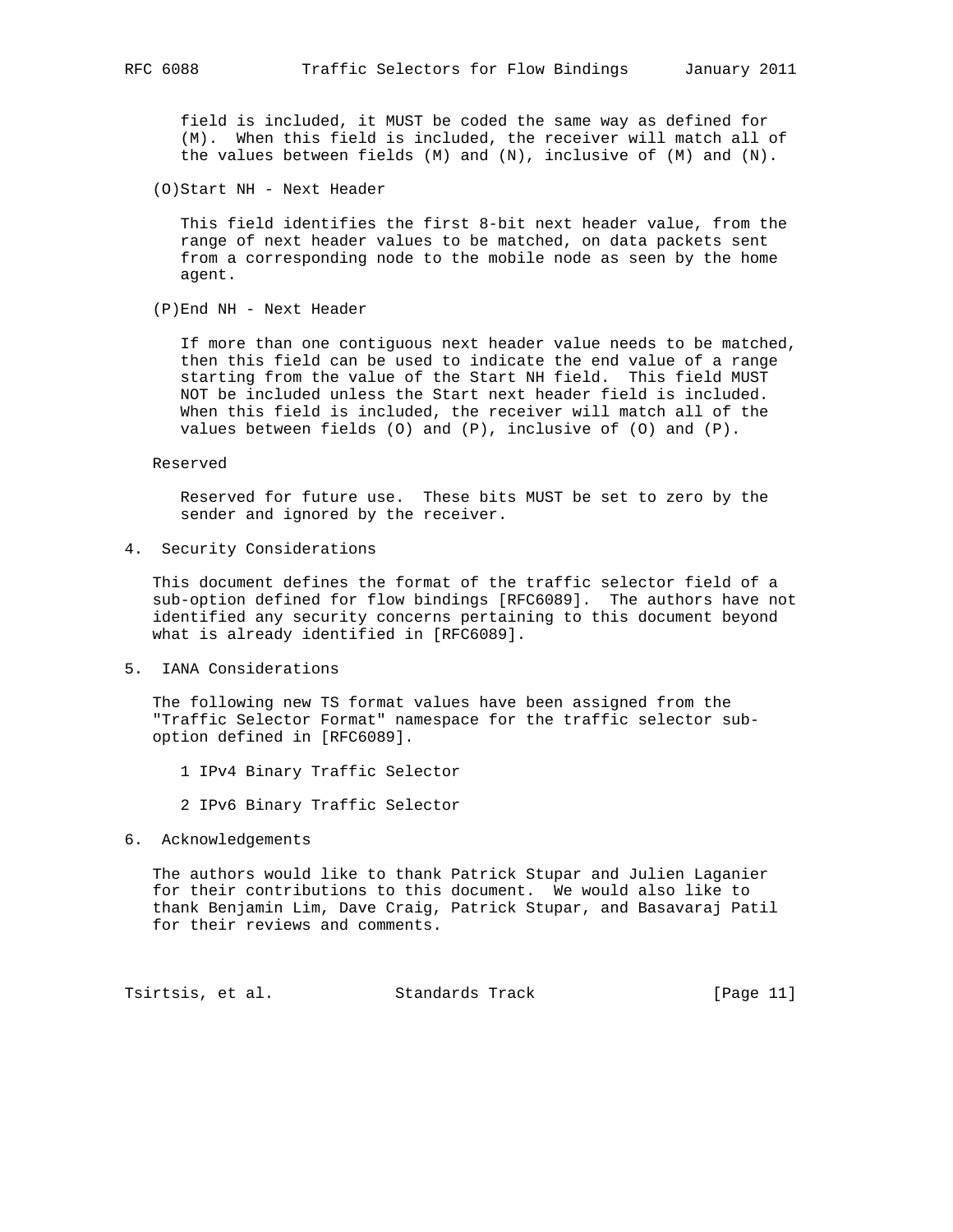# 7. References

- 7.1. Normative References
	- [RFC0768] Postel, J., "User Datagram Protocol", STD 6, RFC 768, August 1980.
	- [RFC0791] Postel, J., "Internet Protocol", STD 5, RFC 791, September 1981.
	- [RFC0793] Postel, J., "Transmission Control Protocol", STD 7, RFC 793, September 1981.
	- [RFC2119] Bradner, S., "Key words for use in RFCs to Indicate Requirement Levels", BCP 14, RFC 2119, March 1997.
	- [RFC2460] Deering, S. and R. Hinden, "Internet Protocol, Version 6 (IPv6) Specification", RFC 2460, December 1998.
	- [RFC3168] Ramakrishnan, K., Floyd, S., and D. Black, "The Addition of Explicit Congestion Notification (ECN) to IP", RFC 3168, September 2001.
	- [RFC4303] Kent, S., "IP Encapsulating Security Payload (ESP)", RFC 4303, December 2005.
	- [RFC6089] Tsirtsis, G., Soliman, H., Montavont, N., Giaretta, G., and K. Kuladinithi, "Flow Bindings in Mobile IPv6 and Network Mobility (NEMO) Basic Support", RFC 6089, January 2011.

7.2. Informative References

 [RFC3260] Grossman, D., "New Terminology and Clarifications for Diffserv", RFC 3260, April 2002.

Tsirtsis, et al. Standards Track [Page 12]